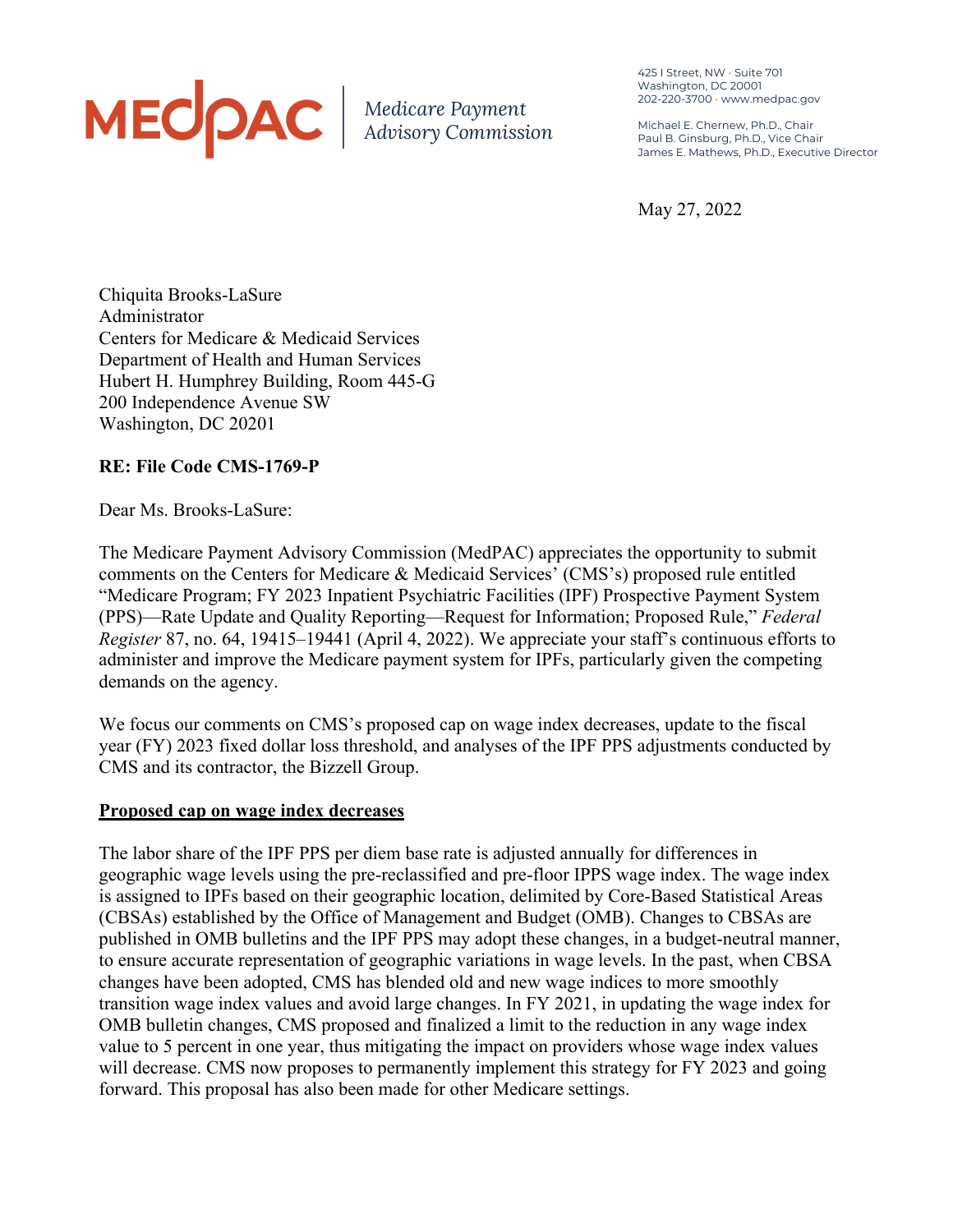#### *Comment*

While the Commission supports the proposed cap on wage index decreases of no more than 5 percent from the prior year, we believe the limit should apply to increases from the prior year as well. That is, the Commission supports eliminating changes of more than 5 percent in the wage index in both directions in an effort avoid large fluctuations and promote a smooth transition from year-to-year. Consistent with CMS's proposed approach, the implementation of the revised relative wage index values (where changes are limited to plus or minus 5 percent) should be done in a budget-neutral manner.

## **Update to the FY 2023 outlier fixed dollar loss threshold amount and statistical trim of outlier providers in computing the threshold**

To accommodate extraordinarily high-cost cases, the IPF PPS established an outlier policy where cases exceeding a threshold amount (multiplied by the IPF's facility-level adjustments plus the per diem amount) in total costs receive a portion of the difference between the costs and threshold, with that portion decreasing for longer lengths of stay. To maintain budget neutrality, IPF PPS payments are adjusted to accommodate the outlier payments, and the outlier fixed dollar loss threshold is set annually to ensure that outlier payments do not exceed 2 percent of total aggregate IPF PPS payments. CMS generally uses the most recent data available to calculate the fixed dollar loss threshold. However, when calculating the threshold for FY 2022, CMS found that FY 2020 IPF claims indicated fewer covered days during the COVID-19 public health emergency (PHE) and an increase in the average cost of those covered days. In response to these findings and concerns about other potential effects of the PHE on IPF utilization, CMS opted to use 2019 claims data instead of 2020 data to calculate the FY 2022 threshold.

In the proposed rule for FY 2023, CMS notes that these trends have continued in FY 2021. In addition, some providers have significant increases in their charges resulting in higher-than-normal estimated costs per day. CMS proposes to use the FY 2021 claims data—the most recent available—to calculate the fixed dollar loss threshold, with a trim applied to exclude IPFs with extraordinarily high simulated costs per day (greater than 3 standard deviations from the mean). Using the trimmed FY 2021 data to simulate payments in FY 2023, CMS calculates that the threshold must be increased to adhere to the requirement that outlier payments not exceed 2 percent of aggregate payments. Therefore, the agency proposes to set the fixed dollar loss threshold for FY 2023 at \$24,270 (up from \$16,040 in FY 2022 and \$14,630 in FY 2021).

## *Comment*

While we would expect the fixed dollar loss threshold to change more than prior years given the two-year gap in the underlying data, growth of over 50 percent (from \$16,040 in FY 2022 to \$24,270 in FY 2023) is substantially larger than the 10 percent prior change (from \$14,630 in FY 2021 to \$16,040 in FY 2022, which followed even smaller changes in prior years). The Commission supports CMS's aim to align payment system parameters to reflect the patients served by IPFs using the most recently available data. While there are negative implications of a fixed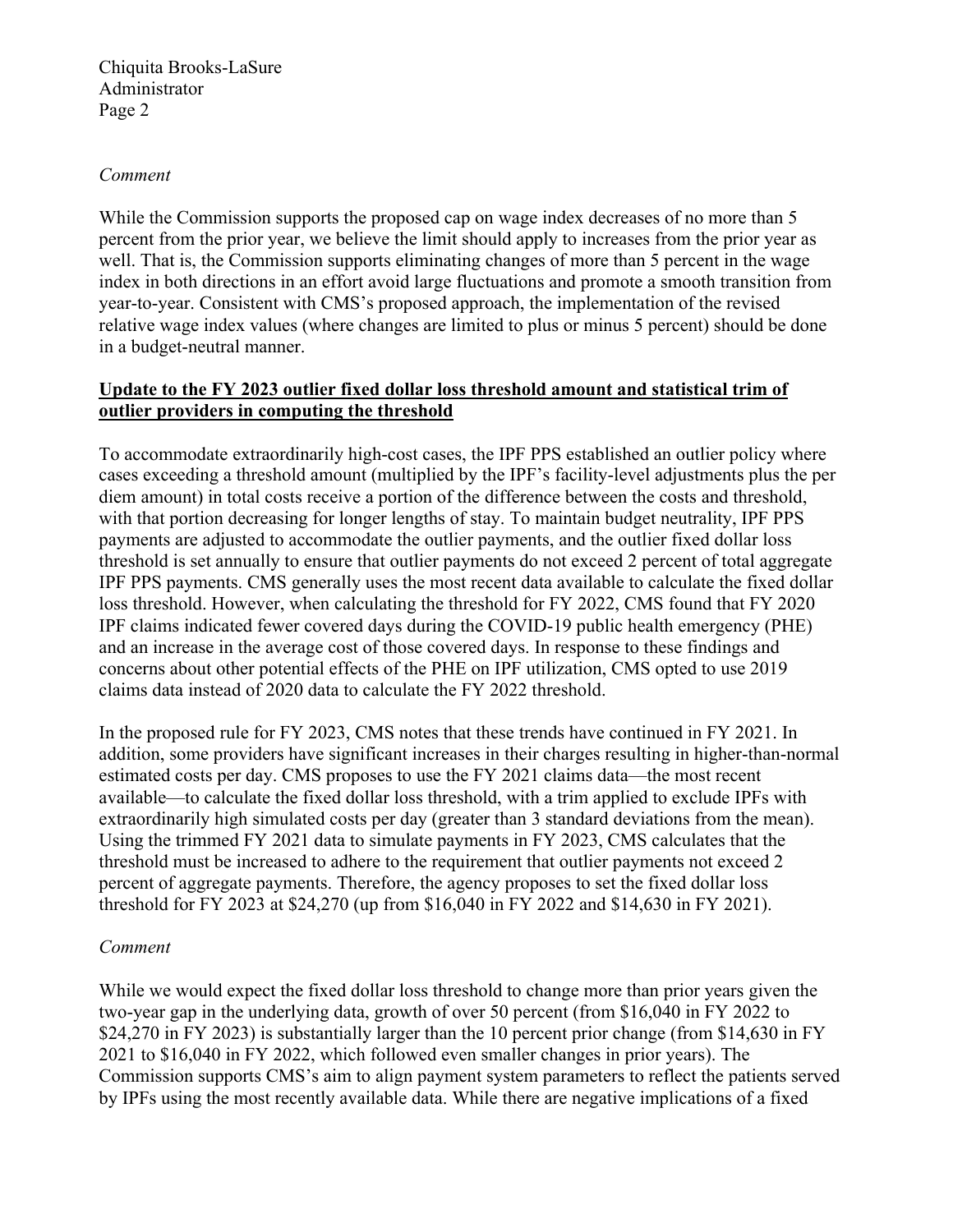dollar loss threshold set too low (i.e., risking the adequacy of payment for non-outlier cases), a threshold that is too high might risk underpaying some high-cost patients who fall under the threshold. While this is always the case for any set threshold, the Commission has found large variation in costs among IPFs and suggests additional analyses to determine the appropriateness and implications of the proposed increase. We encourage CMS to conduct, and report findings from, additional analyses to study the drivers and implications of the currently proposed fixed dollar loss threshold. We pose some questions below to support those additional analyses:

- Are outliers concentrated among certain types of IPFs?
- What are the characteristics of patients who have costs that were just under the fixed dollar loss threshold?
- Are there recent changes in the case mix of beneficiaries using IPFs contributing to the higher threshold?
- Is the reduction in IPF cases in recent years driving volatility in outliers and the fixed loss threshold?

## **Analyses of IPF PPS adjustments**

CMS and its contractor, the Bizzell Group, conducted a study to assess the IPF PPS adjustments (https://www.cms.gov/medicare/medicare-fee-for-service-payment/inpatientpsychfacilpps). The studied recalculated all patient and facility adjustments used in the IPF PPS using 2018 data and explored areas where modifications or additions could improve payment accuracy. Since many of the adjustments used in the IPF PPS have not been updated since the payment system was implemented in 2005, the study found multiple areas where updates to adjustments and refinements would improve payment accuracy. CMS solicits comments on the study analyses and findings.

## *Comment*

The Commission commends CMS for undertaking this study to improve IPF PPS payment accuracy. The study was comprehensive and found several areas for improvement in terms of updated adjustments, addition of codes, and changes in groupings. The findings aligned with those found by a study commissioned by MedPAC with the Urban Institute.<sup>1</sup> We have the following comments on specific aspects of the study.

*Improve payment accuracy:* The Commission supports improving the accuracy of Medicare payments and thus supports using more recent data to update the IPF PPS adjustments. The Bizzell Group study found substantial changes to diagnosis related groups (DRGs) and comorbidity adjustments when using more recent data. For example, using 2018 data the regression coefficient on DRG 887 (other mental disorder diagnosis) increased by 33.7 percent compared to the current coefficient. That is, cases assigned to this DRG would receive a larger adjustment if more recent data were used to calculate IPF PPS adjustments. The Urban study commissioned by MedPAC

<sup>1</sup> Medicare Payment Advisory Commission. 2021. *Medicare's prospective payment system for inpatient psychiatric facilities at 15 years.* Report prepared for MedPAC by the Urban Institute. https://www.medpac.gov/wpcontent/uploads/2022/04/Apr22\_IPF\_CONTRACTOR\_SEC.pdf.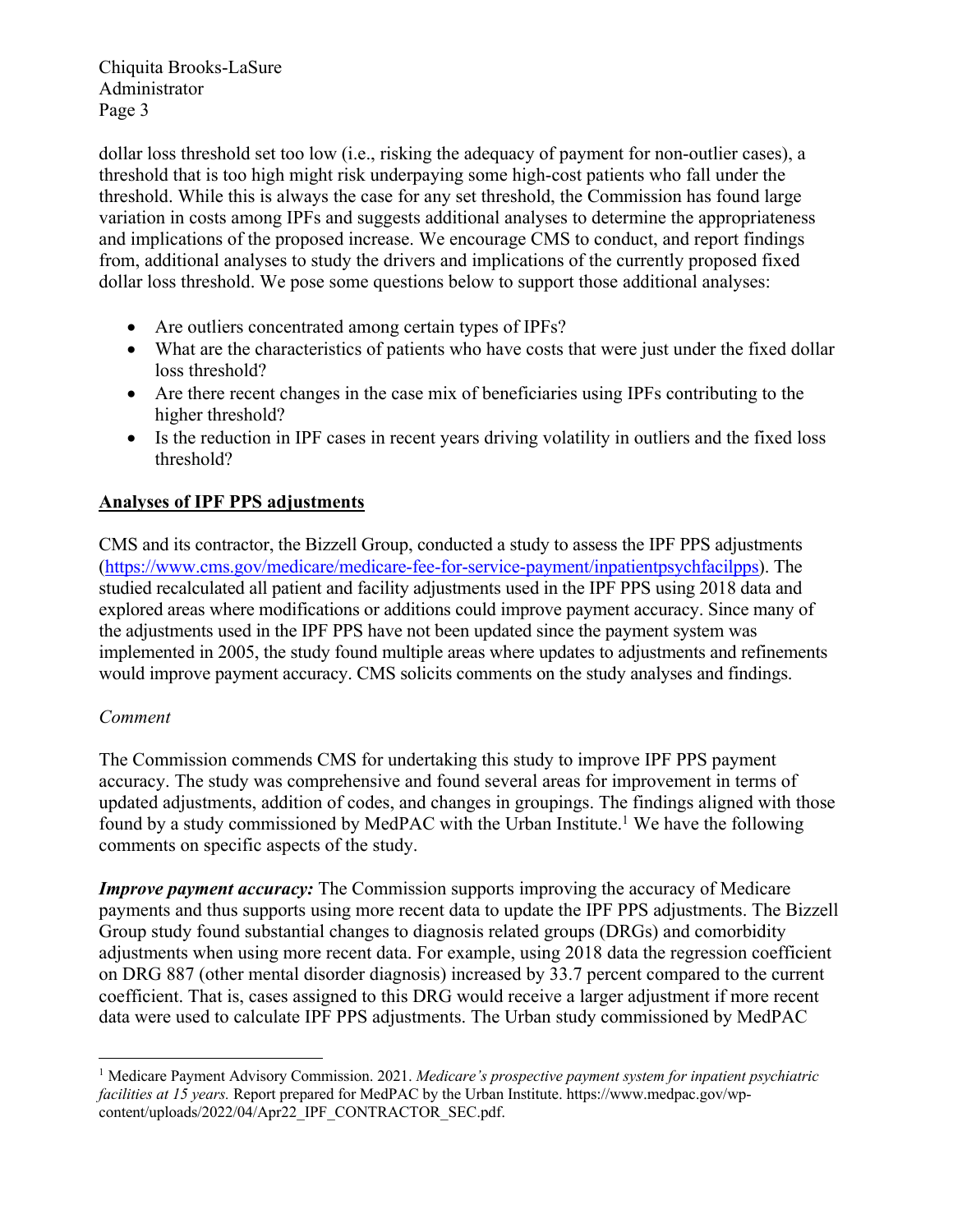also found that the original payment weights differed substantially from those estimated with more recent data and advised that updates to payment adjustments be implemented as soon as feasible. We urge CMS to implement the updated adjustments even while the agency concurrently considers other refinements to the payment system.

*Update the rural adjustment:* The rural adjustment under the IPF PPS has been set at 17 percent since start of the payment system. Using updated data, the Bizzell Group study found that rural location was associated with an 11 percent increase in IPF costs. The Commission supports decreasing the rural adjustment accordingly to improve payment accuracy for all IPFs and promote spending Medicare dollars efficiently.

*DSH adjustment:* The Bizzell Group study analyzed the relationship between IPFs' costs and the share of low-income patients they treated, using the same definition that Medicare uses to identify disproportionate share (DSH) hospitals. The study found that a higher DSH percentage was associated with higher costs and simulated the impacts of including a DSH percentage adjustment in the IPF PPS. The Commission agrees with the need to identify and support providers that serve a more vulnerable and costly population. However, our recent work looking at acute care hospitals suggests that there is a better way to target Medicare funds to "safety-net providers."<sup>2</sup> We urge CMS to consider an alternative measure such as the one the Commission has developed in refining the IPF PPS to account for the added costs to providers disproportionately serving vulnerable populations.

*IPF ancillary charges:* For years, CMS has been concerned with the reporting of certain ancillary costs and charges by IPFs. In particular, CMS has expressed concern regarding the number of providers and stays for which there are no or very low drug and laboratory costs. The expectation is that most patients requiring hospitalization for psychiatric treatment would need drugs and laboratory services and that the IPF base rate should include costs of all ancillary services. The lack of data on drug costs, laboratory services, and other ancillary costs negatively affects CMS's ability to accurately measure patient costs. Indeed, the Urban Institute study commissioned by MedPAC found compression in the payment weights due to the lack of variation in patient costs (i.e., the calculated payment weights could not adequately capture the range of patient case mix). 3

CMS has issued multiple transmittals to improve the reporting of ancillary costs on the cost reports. However, our examination of ancillary charges on the IPF claims indicates that a substantial portion of providers continue to report no drug charges as of 2020. The most recent 2018 CMS transmittal on this topic clarified that IPFs that charged under an "all-inclusive" rate do not need to report separate ancillary charges, but those that do not report under an all-inclusive rate will have their cost reports rejected if no ancillary charges are reported.<sup>4</sup> Since that time, there has been a substantial increase in the number of IPFs that have converted to all-inclusive rate status. To mitigate the bias from the large portion of certain types of IPFs without ancillary costs, the

<sup>2</sup> Medicare Payment Advisory Commission. 2022. *Report to the Congress: Medicare and the health care delivery system.* Washington, DC: MedPAC. Forthcoming.

<sup>3</sup> Medicare Payment Advisory Commission. 2021. *Medicare's prospective payment system for inpatient psychiatric facilities at 15 years.* Report prepared for MedPAC by the Urban Institute. https://www.medpac.gov/wpcontent/uploads/2022/04/Apr22\_IPF\_CONTRACTOR\_SEC.pdf.

<sup>4</sup> https://www.cms.gov/Regulations-and-Guidance/Guidance/Transmittals/2018Downloads/R15P240.pdf.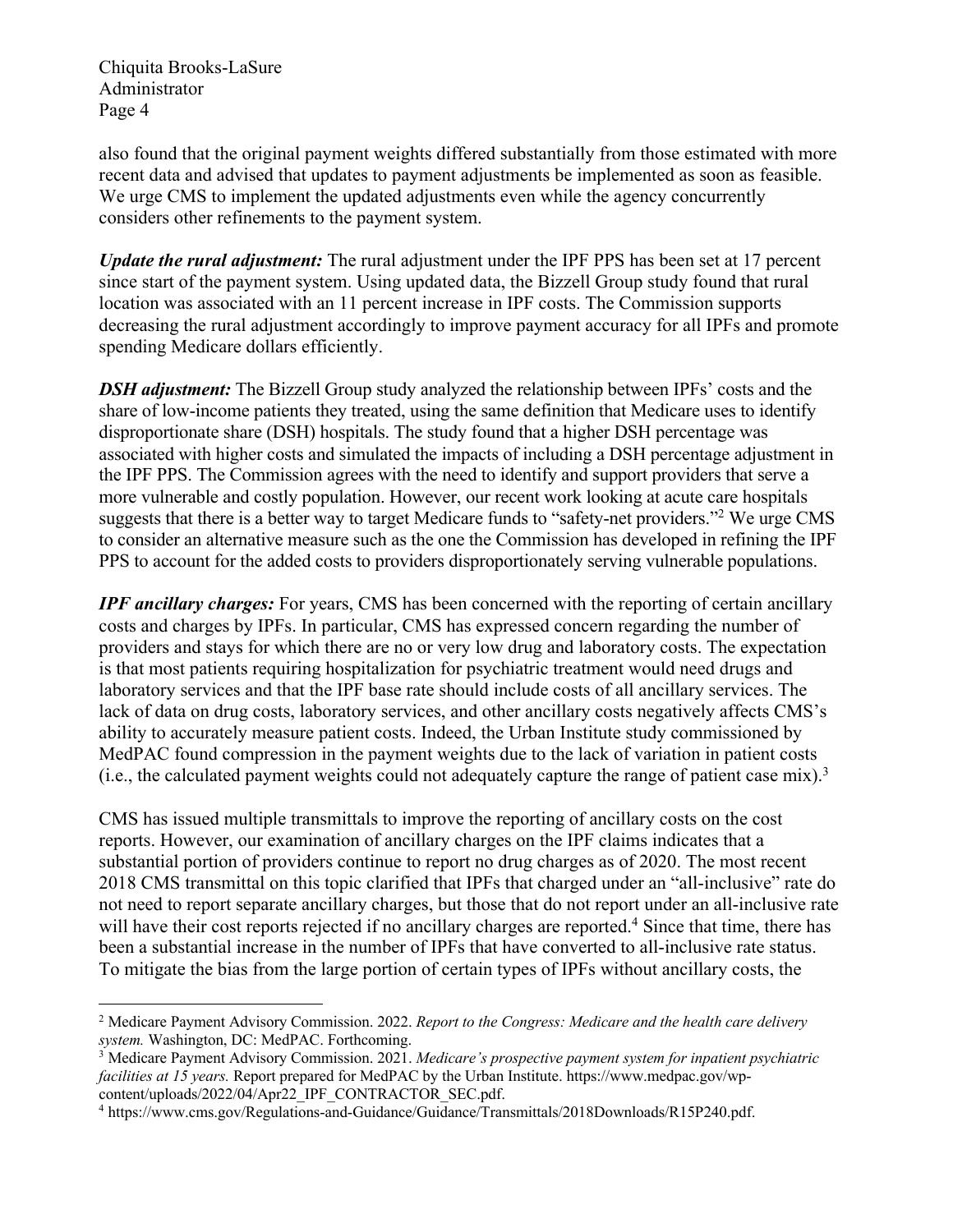Bizzell Group study reweights the data used. This reweighting presumes that ancillary charges were "missing" data and gives data from providers who do report greater weight to counterbalance the missing data. Whether treating nonreporting of ancillary costs as missing data is appropriate depends on why the data are missing. That is, it is not known whether IPFs fail to report ancillary charges separately because they were appropriately bundled with all other charges into an allinclusive per diem rate; if no ancillary charges were incurred because the IPF cares for a patient mix with lower care needs or inappropriately stints on care; or if ancillary charges for services furnished during the IPF stay are inappropriately billed outside of the IPF base rate (unbundling). We urge CMS to conduct further investigation into the lack of certain ancillary costs and charges and whether IPFs are providing necessary care and appropriately billing for inpatient psychiatric services under the IPF PPS.

## **Overarching principles for measuring equity and health care quality disparities across CMS quality programs**

CMS is working to advance health equity by designing and implementing policies and programs that support health for all beneficiaries. Accounting for health care disparities in quality measures is a cornerstone of the agency's approach to advancing health care equity. CMS has proposed quality measure stratification (measuring performance differences among subgroups of beneficiaries) as a tool to address health care disparities and advance health equity. In this proposed rule, CMS requests information on principles and approaches that could be used in the IPF Quality Reporting Program (QRP) and other quality programs to stratify measure results.

## **Approaches for measures stratification**

CMS identifies two approaches for reporting stratified measures: 1) "within-provider disparity method," which would compare measure performance results for a single measure between subgroups of patients with and without a given factor (e.g., dual-eligible beneficiaries and others), and 2) "between-provider disparity methodology," which would report performance on measures for only the subgroup of patients with a particular social risk factor, allowing providers to compare their performance for the subgroup to state and national benchmarks.

## **Prioritizing measures for disparity reporting**

CMS proposes a set of principles to prioritize measures for disparity reporting in quality reporting programs. These principles include prioritizing measures that: 1) meet industry standards for measure reliability and validity, 2) have evidence that the outcome being measured is affected by underlying health care disparities, 3) meet statistical reliability and representation standards, and 4) show differences in performance across subgroups.

## **Selecting social risk factors to use in stratification**

Social risk factors are the wide array of non-clinical drivers of health known to negatively impact patient outcomes. These include factors such as socioeconomic status, housing availability, and nutrition (among others). CMS recognizes the limited availability of social risk data to use in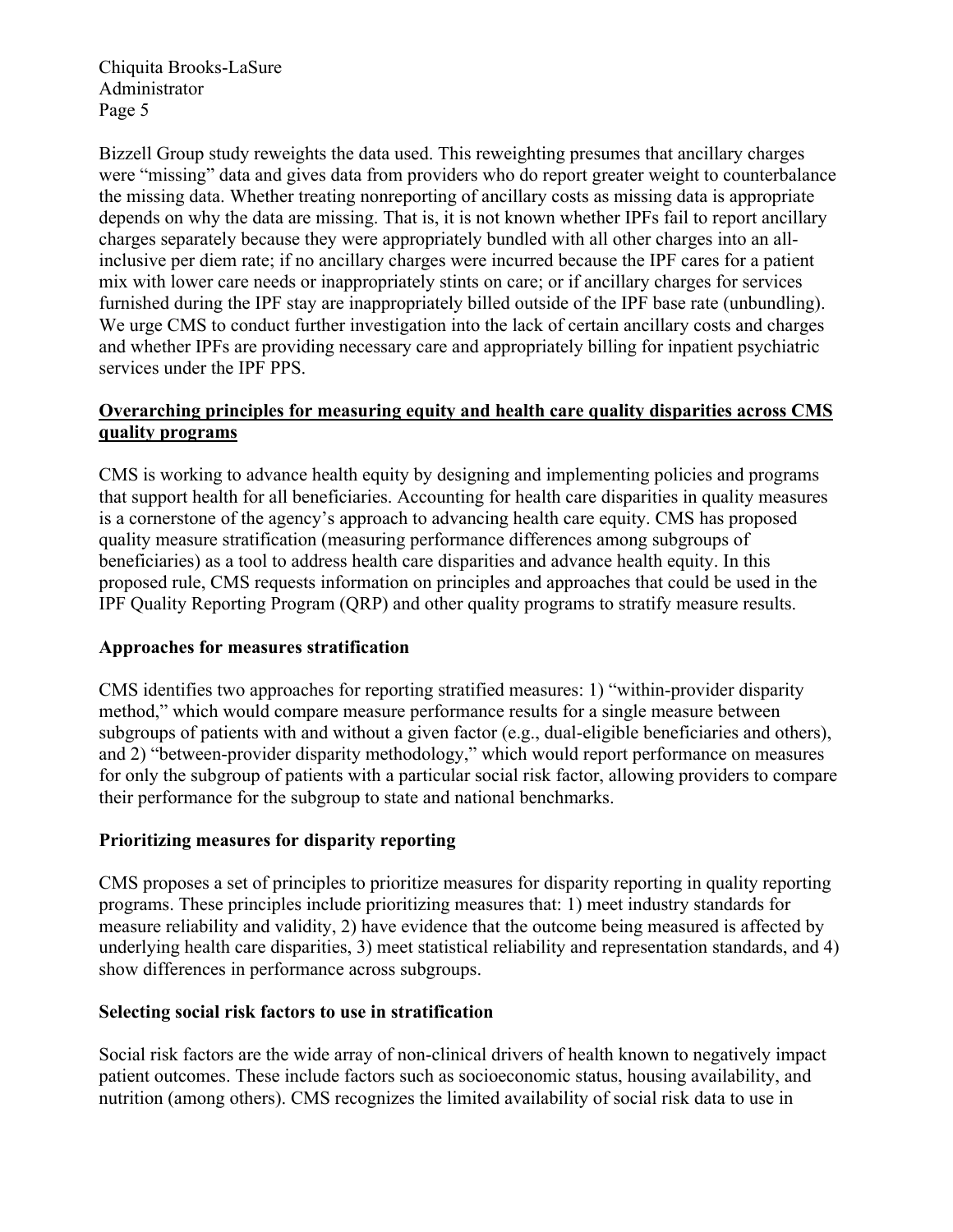stratification as a challenge. The agency names different sources of data that can be used to identify social risk, including patient-reported data, CMS administrative claims, area-based indicators of social risk, and imputed data sources.

## **Identifying meaningful performance differences**

CMS proposes different approaches to identify differences in performance for stratified results. One potential approach is ordering health care providers in a ranked system based on their performance on disparity measures to quickly allow comparison of performance with that of similar health care providers. Another potential approach is benchmarking or comparing individual results to state or national averages.

## **Reporting disparity measures**

CMS discusses different approaches by which stratified measure results can be reported. The agency cites that confidential reporting, or reporting results privately to health care providers, is generally used for new programs or new measures to give providers an opportunity to become more familiar with calculation methods and to improve before wider reporting is implemented. Measure results can also be publicly reported to provide all stakeholders with important information on provider quality. Public reporting also relies on market forces to incentivize providers to improve and become more competitive in their markets without directly influencing payment from Medicare.

## *Comment*

The Commission supports CMS's overall efforts to measure and report health care disparities by stratifying quality measure results for different subgroups of beneficiaries. We recognize that optimal health outcomes can be adversely affected by social risk factors. The Commission has traditionally focused on modifying payment systems to incentivize health care providers and payers (e.g., Medicare Advantage plans) to deliver high-quality care in the most efficient manner. While strong incentives for achieving value-based care objectives are critical, it is also important to apply such incentives fairly—that is, to recognize when these incentives can undermine access to care for beneficiaries. The Commission's recent work to account for differences in patients' social risk factors in quality payment programs and revisit payment for safety-net providers aims to improve incentives to deliver high-quality and efficient care. In the past, we have highlighted some disparities in care when we have identified them in our payment adequacy analysis. Moving forward, the Commission plans to more deliberately incorporate analysis by social risk factors, in particular income and race/ethnicity, into our payment adequacy and other analyses.

Over the past several years, the Commission has recommended redesigned value incentive programs that incorporate peer grouping for hospitals, Medicare Advantage plans, and skilled nursing facilities.<sup>5</sup> Rather than adjusting performance measures for patients' social risk factors,

<sup>5</sup> Medicare Payment Advisory Commission. 2021*. Report to the Congress: Medicare and the health care delivery system*. Washington, DC: MedPAC.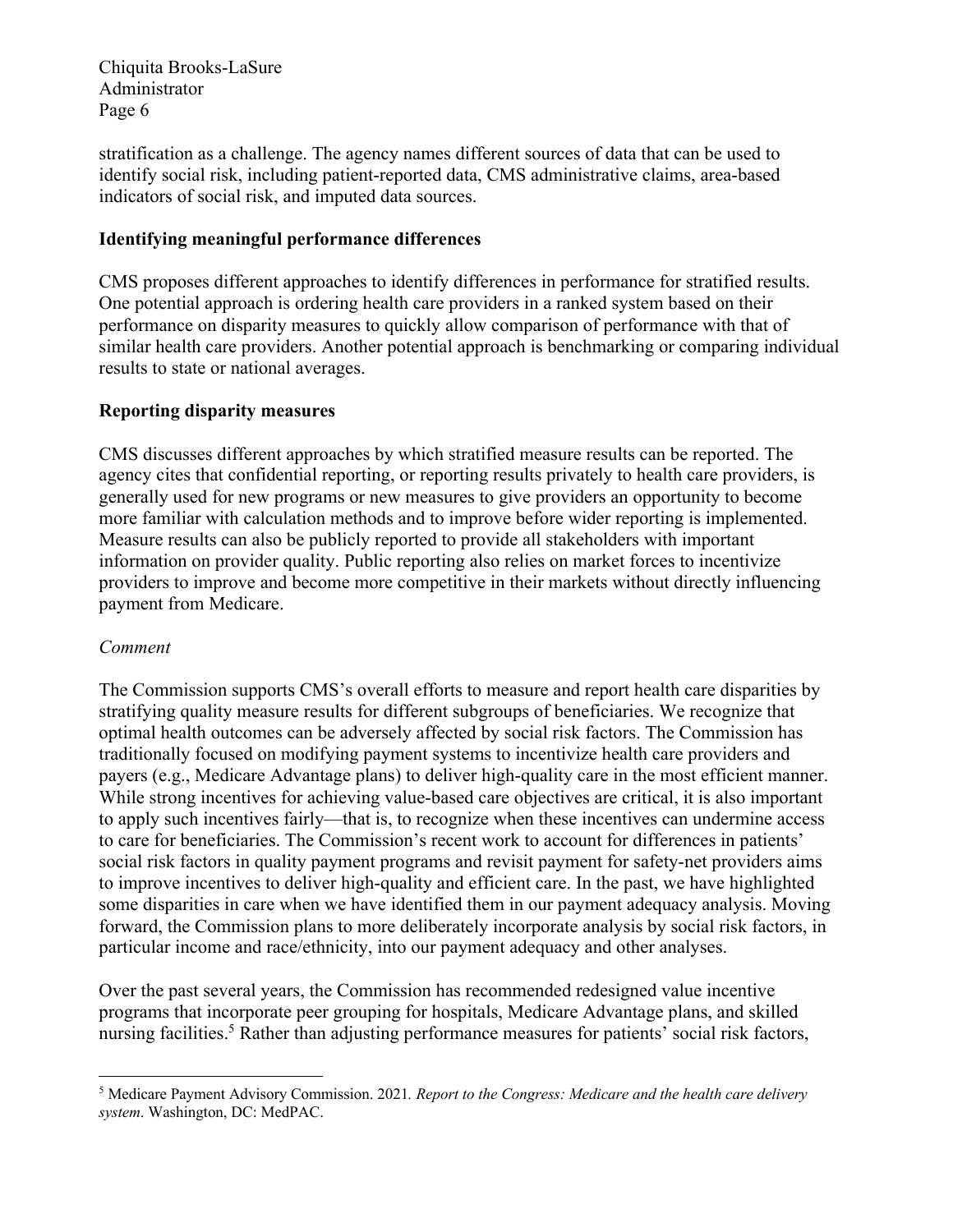which can mask disparities in performance, these programs would make adjustments to payments based on a provider's performance compared with its peers. With peer grouping, each provider's performance is compared with providers with similar mixes of patients (that is, its "peers") to determine rewards or penalties based on performance. A provider would earn points based on its performance relative to national performance scales, but how those points are converted to incentive payments would vary by peer group, with larger multipliers (i.e., the payment adjustment per point) for peer groups with higher shares of beneficiaries at high social risk.

## **Selecting social risk factors to use in stratification**

In our modeling of value incentive programs, we concluded that there is a need for better measures of patient social risk than are currently available.6 The National Academies of Sciences, Engineering, and Medicine (NASEM) outlined considerations to determine whether a social risk factor (measure) should be accounted for in a Medicare quality payment program.<sup>7</sup> The social risk factor should have a *conceptual* relationship with the outcome of interest (that is, there should be a reasonable hypothesis positing how the social risk factors could affect a Medicare beneficiary's health outcome) and an *empirical* association with outcome measures (that is, there should be verifiable evidence of an association between the social risk factor and the outcome of interest).

Medicare beneficiaries who are disabled or low income are eligible to concurrently enroll in Medicaid. In our various value incentive program models, we tested a share of a provider's patients who were fully dual eligible for Medicare and Medicaid as a measure of social risk because there is a conceptual relationship between dual eligibility and our outcomes of interest. There is a clear and established relationship between poverty, socioeconomic status, and health outcomes—including increased risk for disease and premature death.

Although there are many reasons to use dual eligibility as proxy for beneficiary social risk, we recognize it is an imperfect measure. One drawback is that Medicaid eligibility requirements and benefits vary across states. Also, dual eligibility may be too narrow because it reflects a beneficiary's income but does not directly reflect other social risks, like food insecurity and limited access to transportation.

In the Commission's recent work to identify safety-net hospitals we expanded our definition of "low-income" as a proxy for beneficiary social risk.<sup>8</sup> In this work, we defined "low-income" beneficiaries as those who are eligible for full or partial Medicaid benefits or receive the Part D

Medicare Payment Advisory Commission. 2020. *Report to the Congress: Medicare and the health care delivery system*. Washington, DC: MedPAC.

Medicare Payment Advisory Commission. 2019. *Report to the Congress: Medicare payment policy*. Washington, DC: MedPAC.

<sup>6</sup> Medicare Payment Advisory Commission. 2022. *Report to the Congress: Medicare payment policy*. Washington, DC: MedPAC.

<sup>7</sup> National Academies of Sciences, Engineering, and Medicine. 2016. *Accounting for social risk factors in Medicare payment: Identifying social risk factors*. Washington, DC: The National Academies Press.

<sup>8</sup> Medicare Payment Advisory Commission. 2022*. Report to the Congress: Medicare and the health care delivery system*. Washington, DC: MedPAC. Forthcoming.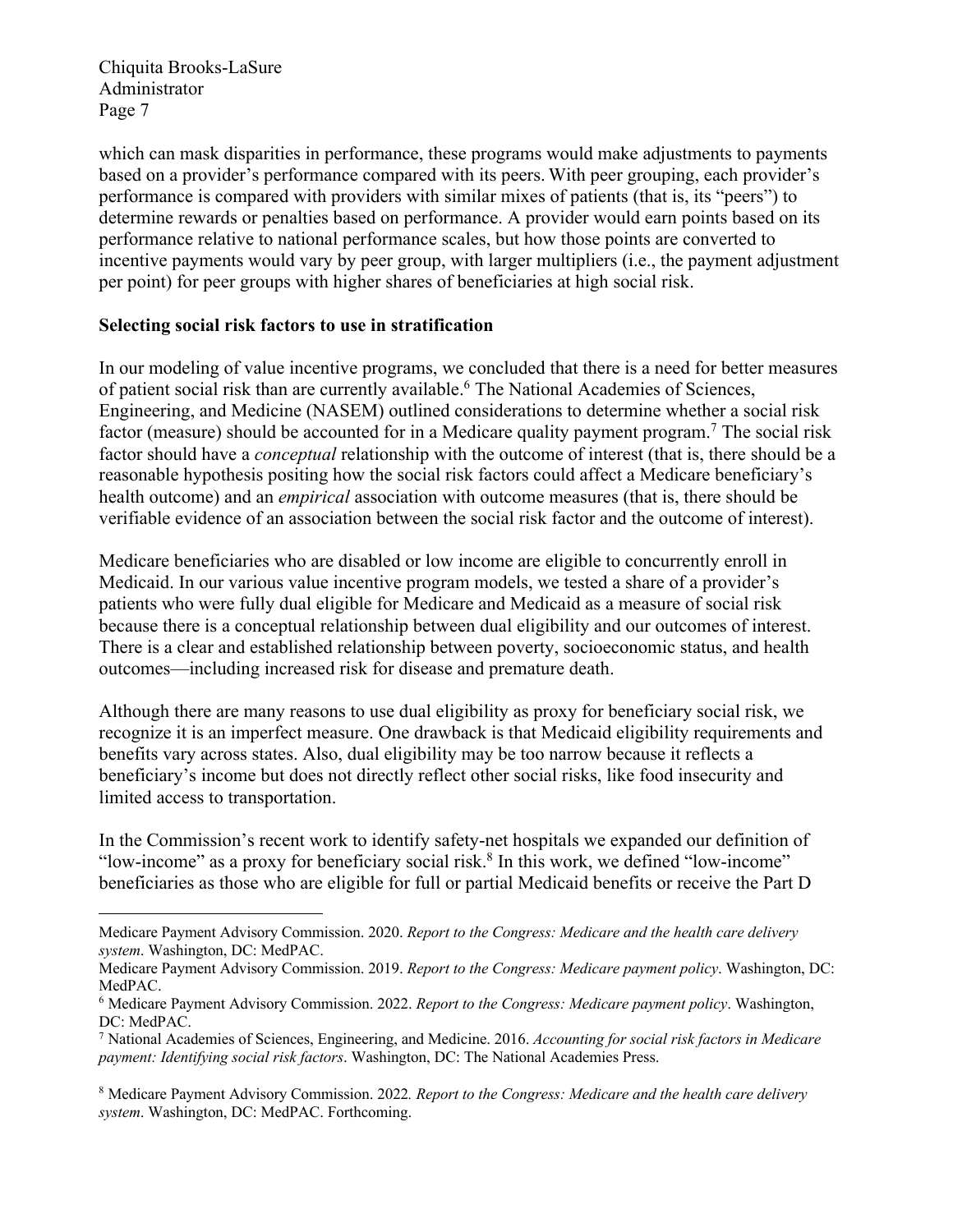low-income subsidy (LIS). Expanding the definition of "low-income" to include all LIS beneficiaries helps to reduce the impact of variation in state Medicaid policies. This expanded definition includes beneficiaries who do not qualify for Medicaid benefits in their states but who do qualify for the LIS based on having limited assets and an income below 150 percent of the federal poverty level. In our hospital safety-net work, we referred to this collective population as "LIS beneficiaries" because those who receive full or partial Medicaid benefits automatically receive the LIS. Compared to the non-LIS Medicare population, LIS beneficiaries have relatively low incomes and differ in other regards, including being twice as likely to be Black or Hispanic and three times as likely to be disabled. The Commission intends to continue to explore improvements to our definition of "low-income" as a proxy for beneficiary social risk.

The Commission also recognizes that another approach to capture beneficiary social risk would be to use area-level measures of social risk.<sup>9</sup> We encourage CMS to test various area-level measures for their potential to account for differences accurately across providers in the social risk of their patient populations. More research is needed to understand the accuracy of any area-level measure for Medicare beneficiaries compared with the gold standard of person-reported information.

#### **Identifying meaningful performance differences**

The Commission encourages CMS to report stratified quality measure results that are reliable, meaning that they reflect true differences in performance and are not attributable to random variation. Key steps for CMS include defining the reliability standard for measure results and selecting the strategies to ensure reliable measure results for as many providers as possible.

A high reliability standard should be used to determine the minimum number of observations required for a provider's performance to be stratified and reported. For providers with low patient volume, establishing reliable measure results is problematic because they do not have enough observations to ensure that the measure detects signal (actual performance) rather than noise (random variation). Unreliable measure results can lead to erroneous conclusions about a provider's performance: A low-volume provider can appear to have unusually good or poor performance when in fact its performance is not statistically different from the average.10 In our illustrative modeling of a value incentive program for skilled nursing facilities, we used a reliability standard of 0.7, meaning that 70 percent of the variance in a measure's results was attributable to actual performance differences such that providers can be differentiated.<sup>11</sup>

Setting a minimum case count to ensure reliability inevitably means excluding some providers from the quality measurement program. One way to include as many providers as possible is to pool data across years, allowing a performance measure to be calculated for many small providers that would otherwise be excluded. Such pooling is consistent with other quality payment program

<sup>9</sup> Medicare Payment Advisory Commission. 2022. *Report to the Congress: Medicare payment policy*. Washington, DC: MedPAC.

 $10$  Garrett, B., C. Carter, and D. Wissoker. 2021. Evaluation of the reliability of Medicare spending per beneficiary for post-acute care. *Medical Care* 59, no. 8 (August 1): 721–726.

<sup>11</sup> Medicare Payment Advisory Commission. 2021. *Report to the Congress: Medicare and the health care delivery system*. Washington, DC: MedPAC.